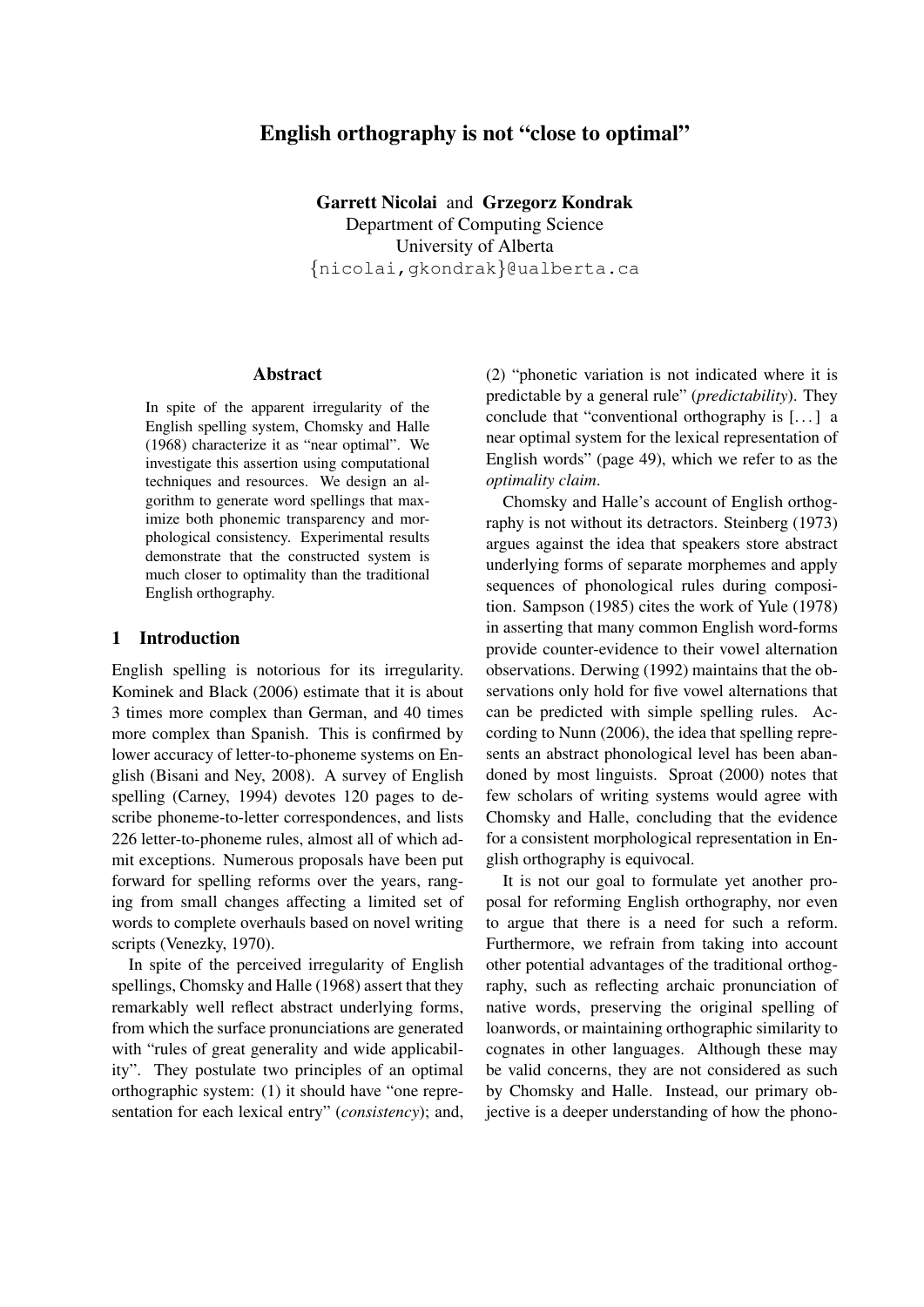logical and morphological characteristics of English are reflected in its traditional orthography, which is currently the dominant medium of information exchange in the world.

In this paper, we investigate the issue of orthographic optimality from the computational perspective. We define metrics to quantify the degree of optimality of a spelling system in terms of phonemic transparency and morphological consistency. We design an algorithm to generate an orthography that maximizes both types of optimality, and implement it using computational tools and resources. We show experimentally that the traditional orthography is much further from optimality than our constructed system, which contradicts the claim of Chomsky and Halle.

# 2 Optimality

In this section, we define the notions of phonemic and morphemic optimality, and our general approach to quantifying them. We propose two theoretical orthographies that are phonemically and morphologically optimal, respectively. We argue that no orthographic system for English can be simultaneously optimal according to both criteria.

### 2.1 Phonemic optimality

A purely phonemic system would have a perfect one-to-one relationship between graphemes and phonemes. Rogers (2005) states that no standard writing system completely satisfies this property, although Finnish orthography comes remarkably close. For our purposes, we assume the International Phonetic Alphabet (IPA) transcription to be such an ideal system. For example, the IPA transcription of the word *viscosity* is [viskasati]. We obtain the transcriptions from a digital dictionary that represents the General American pronunciation of English.

Phonemic transparency can be considered in two directions: from letters to phonemes, and vice versa. The pronunciation of Spanish words is recoverable from the spelling by applying a limited set of rules (Kominek and Black, 2006). However, there is some ambiguity in the opposite direction; for example, the phoneme [b] can be expressed with either 'b' or 'v'. As a result, it is not unusual for native Spanish speakers to make spelling mistakes. On the other hand, the orthography of Serbo-Croatian was originally created according to the rule "write as you speak", so that the spelling can be unambiguously produced from pronunciation. This does not mean that the pronunciation is completely predictable from spelling; for example, lexical stress is not marked (Sproat, 2000).

In this paper, we measure phonemic transparency by computing average perplexity between graphemes and phonemes. Roughly speaking, phonemic perplexity indicates how many different graphemes on average correspond to a single phoneme, while graphemic perplexity reflects the corresponding ambiguity of graphemes. We provide a formal definition in Section 5.

## 2.2 Morphological optimality

A purely morphemic writing system would have a unique graphemic representation for each morpheme. Chinese is usually given as an example of a near-morphemic writing system. In this paper, we construct an abstract morphemic spelling system for English by selecting a single alphabetic form for each morpheme, and simply concatenating them to make up words. For example, the morphemic spelling of *viscosity* could be 'viscous·ity'.<sup>1</sup>

We define morphemic optimality to correspond to the consistency principle of Chomsky and Halle. The rationale is that a unique spelling for each morpheme should allow related words to be readily identified in the mental lexicon. Sproat (2000) distinguishes between morpheme-oriented "deep" orthographies, like Russian, and phoneme-oriented "shallow" orthographies, like Serbo-Croatian.

We propose to measure morphemic consistency by computing the average edit distance between morpheme representations in different word-forms. The less variation morpheme spellings exhibit in a writing system, the higher the corresponding value of the morphemic transparency will be. We define the measure in Section 5.

It is impossible to achieve complete phonemic and morphemic optimality within one system designed for English spelling. For example, the stem morpheme of verb forms *hearing* and *heard* is

<sup>&</sup>lt;sup>1</sup>Non-traditional spellings are written within single quotes. Morphemes may be explicitly separated by the centered dot character.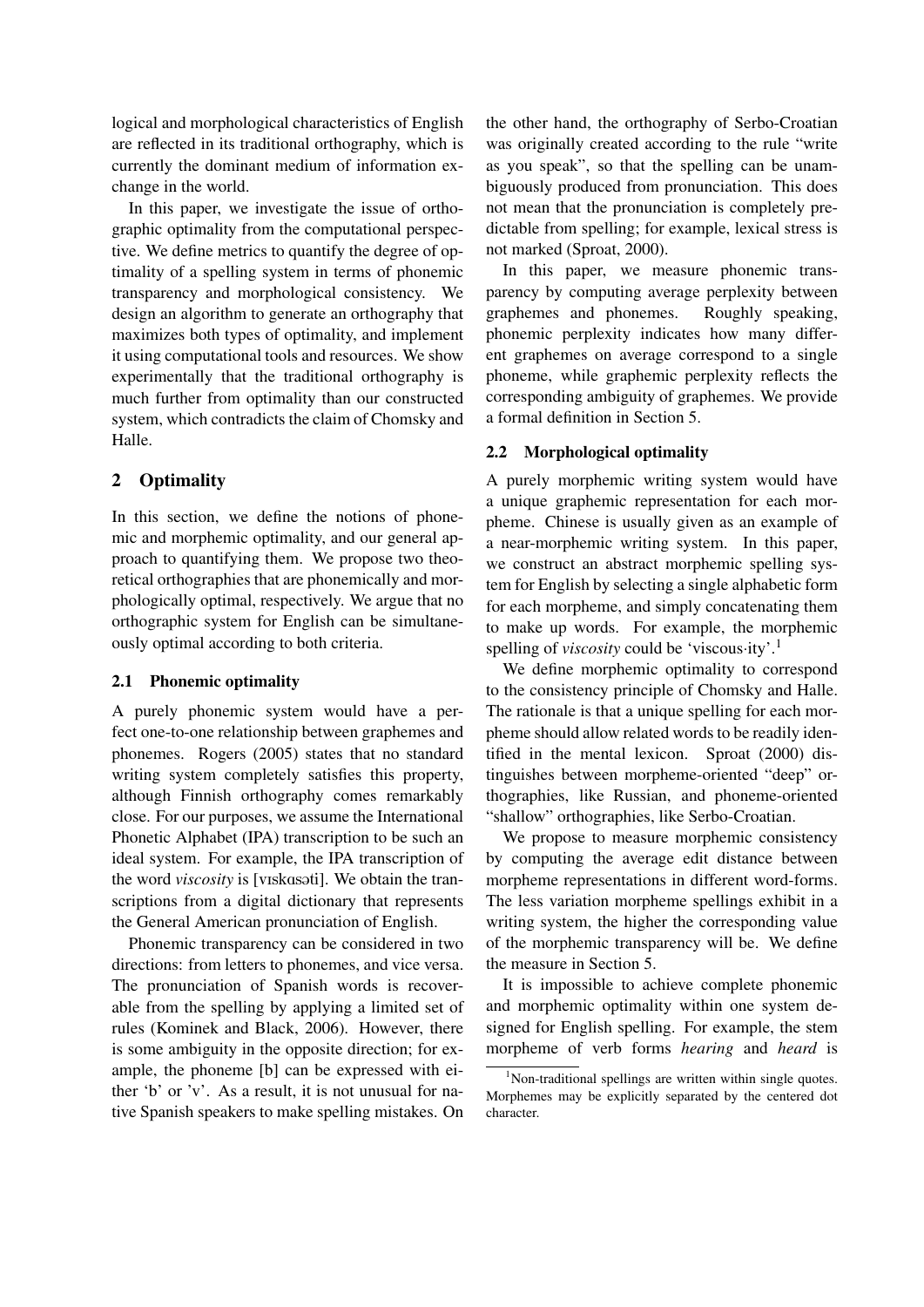spelled identically but pronounced differently. If we changed the spellings to indicate the difference in pronunciation, we would move towards phonemic optimality, but away from morphemic optimality. Apart from purely phonographic or logographic variants, any English spelling system must be a compromise between phonemic and morphemic transparency. In this paper, we attempt to algorithmically create an orthography that simultaneously approaches the optimality along both dimensions.

# 3 Algorithm

In this section, we describe our algorithm for generating English spellings (Figure 1), which serves as a constructive proof that the traditional orthography is not optimal. Our objective is to find the best compromise between phonemic transparency and morphemic consistency. Section 3.1 explains how we derive a unique representation for each morpheme. Section 3.2 shows how the morpheme representations are combined into word spellings. Without a loss of generality, the generated spellings are composed of IPA symbols.

## 3.1 Morpheme representations

We start by identifying all morphemes in the lexicon, and associating each morpheme with sets of words that contain it (lines 1–3 in Figure 1). An example word set that corresponds to the morpheme *atom* is shown in Table 1. Words may belong to more than one set. For example, the word *atomic* will also be included in the word set that corresponds to the morpheme *-ic*. We make no distinction between bound and free morphemes.

As can be seen in Table 1, English morphemes often have multiple phonemic realizations. The objective of the second step (lines 4–11) is to follow the consistency principle by establishing a single representation of each morpheme. They suggest that orthographic representations should reflect the underlying forms of morphemes as much as possible. Unfortunately, underlying forms are not attested, and there is no commonly accepted algorithm to construct them. Instead, our algorithm attempts to establish a sequence of phonemes that is maximally similar to the attested surface allomorphs.

Table 1 shows an example of generating the com-

// Create word sets 1: for each word  $w$  in lexicon  $L$  do 2: for each morpheme  $m$  in  $w$  do 3: add w to word set  $S_m$ // Generate morpheme representations 4: for each word set  $S_m$  do 5:  $m_0 :=$  longest representation of m 6: **for each** word w in  $S_m$  do 7:  $a_w := \text{alignment of } m_0 \text{ and } w$ 8: add  $a_w$  to multi-alignment A 9: **for each** position i in  $A$  do 10: select representative phoneme  $r[i]$ 11:  $r_m := r[1..|m_0|]$ // Adopt a surface phoneme predictor 12: *Pronounce* := *Predictor (L)* // Generate word representations 13: for each word  $w = m_1 \dots m_k$  do 14:  $r := r_{m_1} \cdot \ldots \cdot r_{m_k}$ 15: **for each** phoneme  $r[i]$  in r **do** 16: **if** *Pronounce* $(r[i]) \neq w[i]$  **then** 17:  $r[i] := w[i]$ 

```
18: r_w := r[1..|w|]
```
Figure 1: Spelling generation algorithm. All representations consists of phonemes.

mon representation for a morpheme. We extract the phonemic representation of each allomorph in the word set, and perform a multi-alignment of the representations by pivoting on the longest representation of the morpheme (lines 5–8). For each position in the multi-alignment, we identify the set of phonemes corresponding to that position. If there is no variation within a position, we simply adopt the common phoneme. Otherwise, we choose the phoneme that is most preferred in a fixed hierarchy of phonemes. In this case, since  $[\alpha]$  and  $[\alpha]$  are preferred to [ə], the resulting morpheme representation is 'ætam'.

For selecting between variant phonemes, we follow a manually-constructed hierarchy of phonemes (Table 2), which roughly follows the principle of least effort. The assumption is that the phonemes requiring more articulatory effort to produce are more likely to represent the underlying phoneme. Within a single row, phonemes are listed in the order of preference. For example, alveolar fricatives like [s]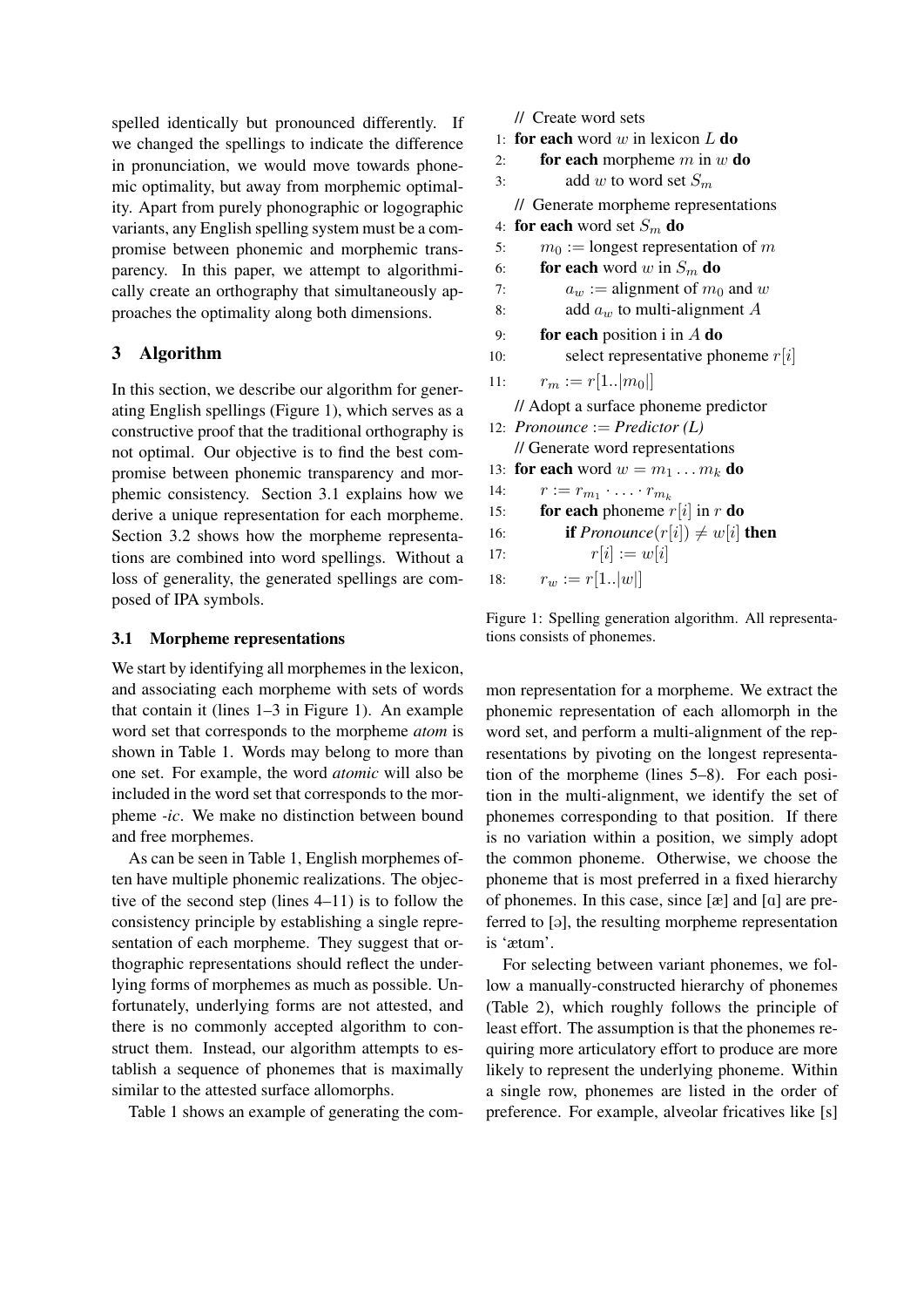|  |  |  | æt əm             |  |  | atom                              |
|--|--|--|-------------------|--|--|-----------------------------------|
|  |  |  | ætəmz             |  |  | atoms                             |
|  |  |  | ət amık           |  |  | atomic                            |
|  |  |  |                   |  |  | a t a m I k l i <i>atomically</i> |
|  |  |  | s a b ə t a m ı k |  |  | subatomic                         |
|  |  |  | ætam              |  |  |                                   |

Table 1: Extracting the common morphemic representation .

are preferred to post-alveolar ones like  $[ $\int$ ], in order$ to account for palatalization. Since our representations are not intended to represent actual underlying forms, the choice of a particular phoneme hierarchy affects only the shape of the generated word spellings.

### 3.2 Word representations

Ideally, polymorphemic words should be represented by a simple concatenation of the corresponding morpheme representations. However, for languages that are not purely concatenative, this approach may produce forms that are far from the phonemic realizations. For example, assuming that the words *deceive* and *deception* share a morpheme, a spelling 'deceive·ion' would fail to convey the actual pronunciation  $[dssep[<sub>9</sub>]]$ . The predictability principle of Chomsky and Halle implies that phonetic variation should only be indicated where it is not predictable by general rules. Unfortunately, the task of establishing such a set of general rules, which we discuss in Section 7, is not at all straightforward. Instead, we assume the existence of an oracle (line 12 in Figure 1) which predicts the surface pronunciation of each phoneme found in the concatenation of the morphemic forms.

In our algorithm (lines 13–18), the default spelling of the word is composed of the representations of its constituent morphemes conjoined with a separator character. If the predicted pronunciation matches the actual surface phoneme, the "underlying" phoneme is preserved; otherwise, it is substituted by the surface phoneme. This modification helps to maintain the resulting word spellings reasonably close to the surface pronunciation.

For example, consider the word *sincerity*. Suppose that our algorithm derives the representations of the two underlying morphemes as 'sInsir' and

| <b>Stops</b>      | bdgptk                              |
|-------------------|-------------------------------------|
| <b>Affricates</b> | $\mathrm{d}z\,\mathrm{t}\mathrm{f}$ |
| <b>Fricatives</b> | $\delta$ v z z $\theta$ f s f h     |
| <b>Nasals</b>     | mnη                                 |
| Liquids           | 1 r                                 |
| Glides            | $\mathbf{i} \mathbf{w}$             |
| Diphthongs        | ат эт аз                            |
| Tense vowels      | ieoug                               |
| Lax vowels        | <b>AUCS</b> &                       |
| Reduced vowels    | Тə                                  |
| deletion          |                                     |
|                   |                                     |

Table 2: Hierarchy of phonemes.

'Iti'. If, given the input 'sinsir-Iti', the predictor correctly generates the surface pronunciation [sinseroti], we adopt the input as our final spelling. However, if the prediction is [smsirati] instead, our final spelling becomes 'sinser·iti', in order to avoid a potentially misleading spelling. Since the second vowel was incorrectly predicted, we determine it to be unpredictable, and thus represent it with the surface phoneme, rather than the underlying one. The choice of the predictor affects only the details of the generated spellings.

### 4 Implementation

In this section, we describe the specific data and tools that we use in our implementation of the algorithm described in the previous section.

## 4.1 Data

For the implementation of our spelling generation algorithm, we require a lexicon that contains morphological segmentation of phonemic representations of words. Since we have been been unsuccessful in finding such a lexicon, we extract the necessary information from two different resources: the CELEX lexical database (Baayen et al., 1995), which includes morphological analysis of words, and the Combilex speech lexicon (Richmond et al., 2009), which contains high-quality phonemic transcriptions. After intersecting the lexicons, and pruning it of proper nouns, function words, duplicate forms, and multi-word entries, we are left with approximately 51,000 word-forms that are annotated both morphologically and phonemically.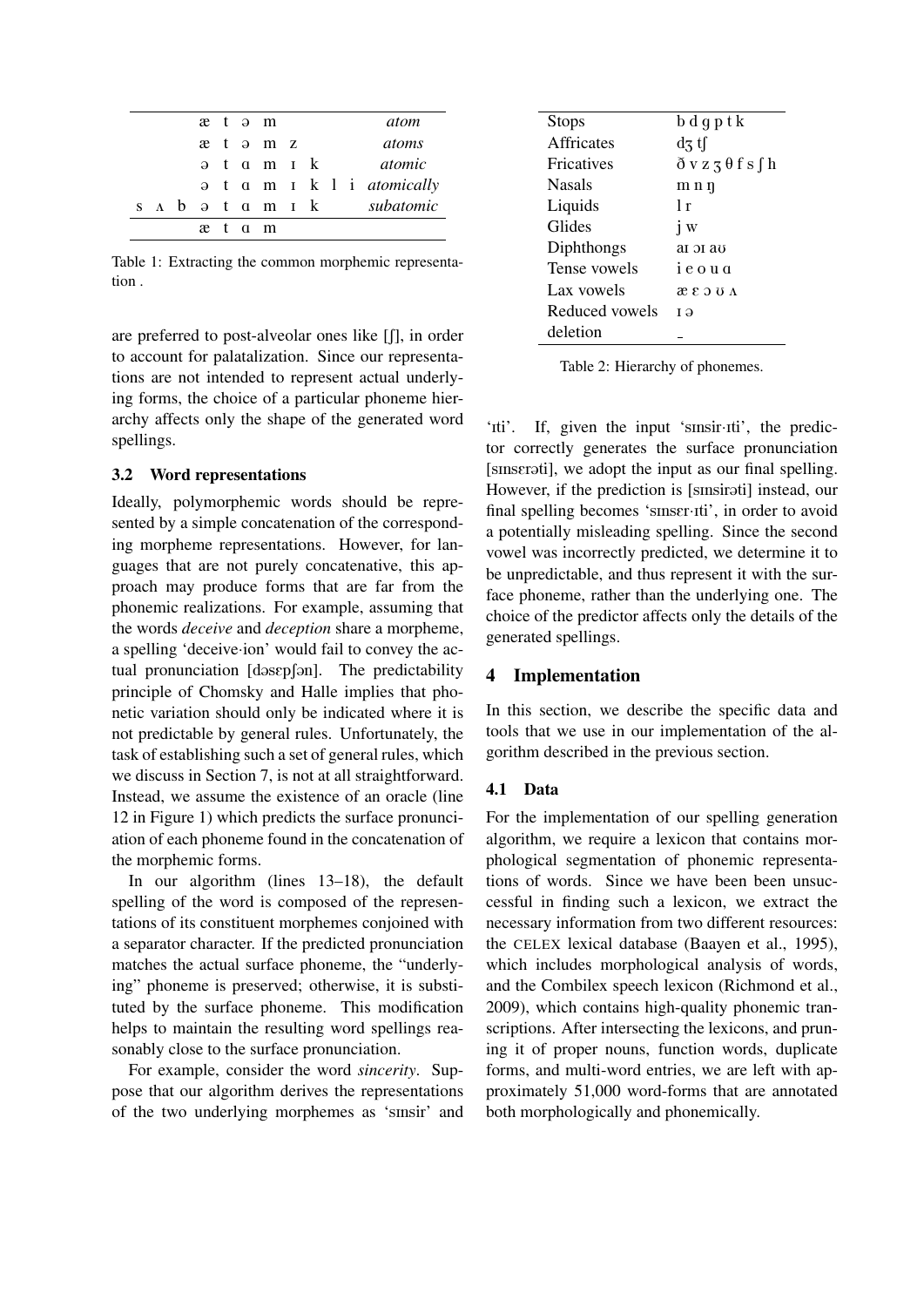In order to segment phonemic representations into constituent morphemes, we apply a high-precision phonetic aligner (Kondrak, 2000) to link letters and phonemes using the procedure described in (Dwyer and Kondrak, 2009). In rare cases where the phonetic aligner fails to produce an alignment, we backoff to alignment generated with *m2m-aligner* (Jiampojamarn et al., 2007), an unsupervised EMbased algorithm. We found that this approach worked better for our purposes than relying on the alignments provided in Combilex. We use the same approach to align variant phonemic representations of morphemes as described in Section 3.1.

The morphological information contained in CELEX is incomplete for our purposes, and requires further processing. For example, the word *amputate* is listed as monomorphemic, but in fact contains the suffix *-ate*. However, *amputee* is analyzed as

 $amputee = amputate - ate + ee.$ 

This allows us to identify the stem as *amput*, which in turn implies the segmentations *amput*·*ee*, *amput*·*ate*, and *amput*·*at*·*ion*.

Another issue that requires special handling in CELEX involves recovering reduced geminate consonants. For example, the word *interrelate* is pronounced with a single [r] phoneme at the morpheme boundary. However, when segmenting the phoneme sequence, we need to include [r] both at the end of *inter-* and at the beginning of *relate*.

### 4.2 Predictor

The role of the predictor mentioned in Section 3.2 is performed by DIRECTL+ (Jiampojamarn et al., 2010), a publicly available discriminative string transducer. It takes as input a sequence of common morpheme representations, determined using the method described above, and produces the predicted word pronunciation. Since DIRECTL+ tends to make mistakes related to the unstressed vowel reduction phenomenon in English, we refrain from replacing the "underlying" phonemes with either [a] or [I].

An example derivation is shown in Table 3, where the *Underlying* string represents the input to DI-RECTL+, *Predicted* is its output, *Surface* is the actual pronunciation, and *Respelling* is the spelling generated according to the algorithm in Figure 1.

| Underlying: |      | foto + $graf + ar + z$                 |            |      |
|-------------|------|----------------------------------------|------------|------|
| Predicted:  | fotə | græf                                   | $-$ ər     | z    |
| Surface:    | fəta | grəf                                   | $\partial$ | - 7. |
| Respelling: |      | fota $\cdot$ græf $\cdot$ or $\cdot$ z |            |      |

Table 3: Deriving the spelling of the word *photographers*.

Since DIRECTL+ requires a training set, we split the lexicon into two equal-size parts with no morpheme overlap, and induce two separate models on each set. Then we apply each model as the predictor on the other half of the lexicon. This approach simulates the human ability to guess pronunciation from the spelling. Jiampojamarn et al. (2010) report that DIRECTL+ achieves approximately 90% word accuracy on the letter-to-phoneme conversion task on the CELEX data.

# 5 Evaluation measures

In this section, we define our measures of phonemic transparency and morphemic consistency.

### 5.1 Phonemic transparency

Kominek and Black (2006) measure the complexity of spelling systems by calculating the average perplexity of phoneme emissions for each letter. The total perplexity is the sum of each letter's perplexity weighted by its unigram probability. Since their focus is on the task of inducing text-to-speech rules, they also incorporate letter context into this definition. Thus, a system that is completely explained by a set of rules has a perplexity of 1.

The way we compute perplexity differs in several aspects. Whereas Kominek and Black (2006) calculate the perplexity of single letters, we take as units substrings derived from many-to-many alignment, with the length limited to two characters. Some letter bigrams, such as  $ph, th,$  and  $ch,$  are typically pronounced as a single phoneme, while the letter  $x$ often corresponds to the phoneme bigram [ks]. By considering substrings we obtain a more realistic estimate of spelling perplexity.

We calculate the average orthographic perplexity using the standard formulation:

$$
P_{ave} = \sum_{c} P_c e^{-\sum_{i} P_i log P_i}
$$
 (1)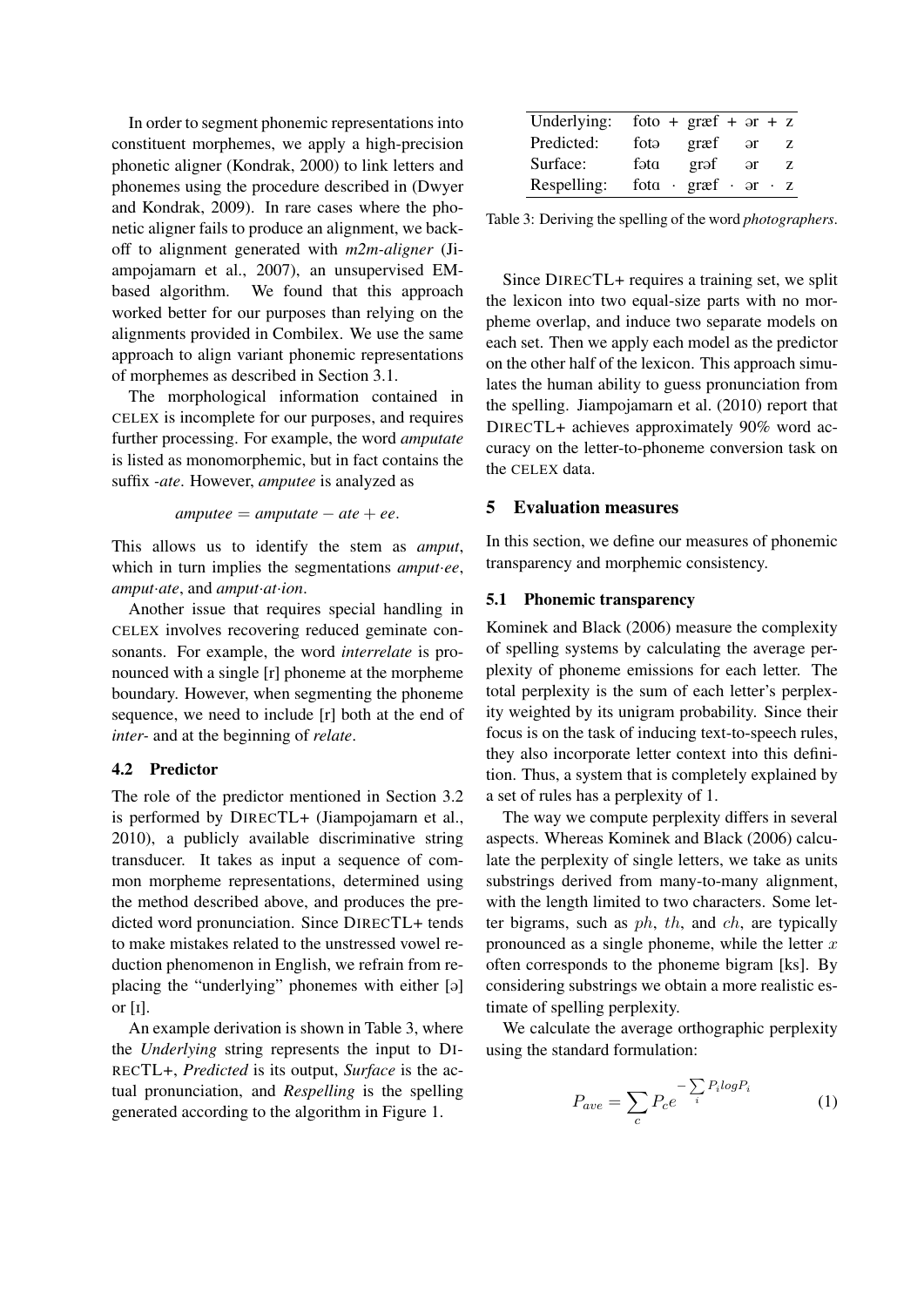| System     | viscous | viscosity   |
|------------|---------|-------------|
| T.O.       | viscous | viscosity   |
| <b>IPA</b> | viskəs  | viskasoti   |
| M-CAT      | viscous | viscous ity |
| ALG        | vīskās  | vīskās∙īti  |
| <b>SR</b>  | viscous | viscosity   |
| SS         | viscus  | viscosity   |

Table 4: Example spellings according to various systems.

where  $P_c$  is the probability of a grapheme substring in the dictionary, and  $P_i$  is the probability that the grapheme substring is pronounced as the phoneme substring *i*. Note that this formulation is not contingent on any set of rules.

In a similar way, we compute the phonemic perplexity in the opposite direction, from phonemes to letters. The orthographic and the phonemic perplexity values quantify the transparency of a spelling system with respect to reading and writing, respectively.

#### 5.2 Morphemic consistency

Little (2001) proposes to calculate the morphemic optimality of English spellings by computing the average percentage of "undisturbed letters" in the polymorphemic words with respect to the base form. For example, four of five letters of the base form *voice* are present in *voicing*, which translates into 80% optimal. The examples given in the paper allow us to interpret this measure as a function of edit distance normalized by the length of the base form.

We make three modifications to the original method. First, we compute the average over all words in the lexicon rather than over word sets, which would give disproportionate weight to words in smaller word sets. Second, we normalize edit distance by the number of phonemes in a word, rather than by the number of letters in a spelling, in order to avoid penalizing systems that use shorter spellings. Finally, we consider edit operations to apply to substrings aligned to substrings of phonemes, rather than to individual symbols. In this way, the maximum number of edit operations is equal to the number of phonemes. The modified measure yields a score between 0 and 100%, with the latter value representing morphemic optimality.

| Orth | Phon | Morph  |
|------|------|--------|
| 2.32 | 2.10 | 96.11  |
| 1.00 | 1.00 | 93.94  |
| 2.51 | 2.36 | 100.00 |
| 1.33 | 1.72 | 98.90  |
| 2.27 | 2.15 | 96.57  |
| 1.60 | 1.72 | 94.72  |
|      |      |        |

Table 5: Orthographic, phonemic and morphemic optimality of spelling systems.

As an example, consider the word set consisting of six word-forms: *snip*, *snips*, *snipped*, *snipping*, *snippet*, and *snippets*. The first two words, which represent the base morpheme as *snip*, receive a perfect score of 1 for morphemic consistency. The remaining four words, which have the morpheme as *snipp*, obtain the score of 75% because one of the four phonemes is spelled differently from the base form. For free morphemes, the base form is simply the spelling of the morpheme, but for bound morphemes, we take the majority spelling of the morpheme.

#### 6 Quantitative comparison

We compare the traditional English orthography (T.O.) to three hypothetical systems: phonemic transcription (IPA), morpheme concatenation (M-CAT), and the orthography generated by the algorithm described in Section 3 (ALG). In addition, we consider two proposals submitted to the English Spelling Society: a minimalist spelling reform (SR) of Gibbs (1984), and the more comprehensive SoundSpel (SS) of Rondthaler and Edward (1986). Table 4 lists the spellings of the words *viscous* and *viscosity* in various orthographies.

Table 5 shows the values of orthographic and phonemic transparency, as well as morphemic consistency for the evaluated spelling systems. By definition, phonemic transcription obtains the optimal transparency scores of 1, while simple morphological concatenation receives a perfect 100% in terms of morphemic consistency.

The results in Table 5 indicate that traditional orthography scores poorly according to all three measures. Its low orthographic and phonemic transparency is to be expected, but its low morphemic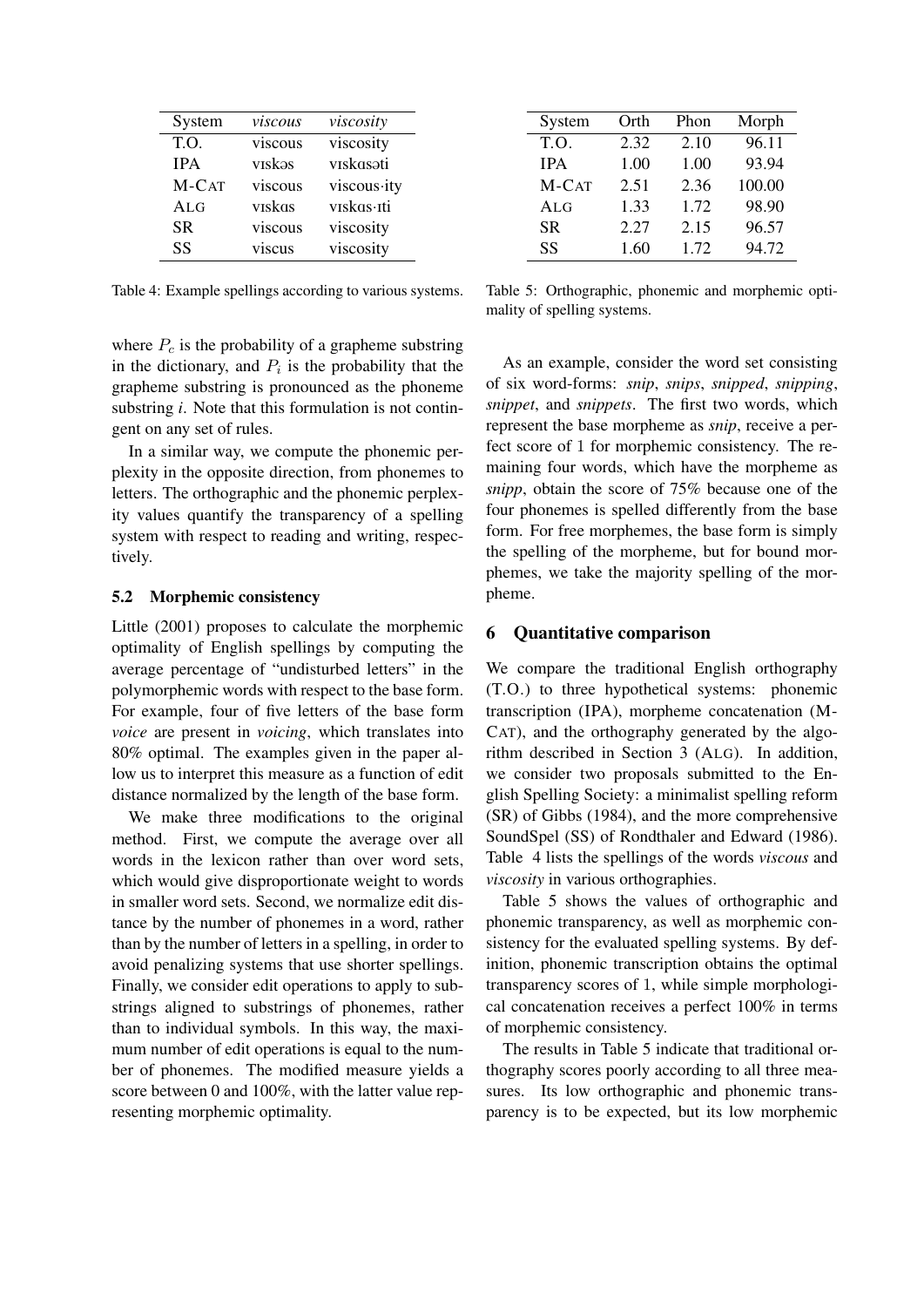| Rule               | Input              | Output     |
|--------------------|--------------------|------------|
| e-deletion         | voice $\cdot$ ing  | voicing    |
| y-replacement      | industry al        | industrial |
| k-insertion        | panic∙ing          | panicking  |
| e-insertion        | charch·s           | churches   |
| consonant doubling | $get \cdot ing$    | getting    |
| f-voicing          | $k$ nife $\cdot$ s | knives     |

Table 6: Common English spelling rules with examples.

consistency is striking. Traditional orthography is not only far from optimality, but overall seems no more optimal than any other of the evaluated systems.

Searching for the explanation of this surprising result, we find that much of the morphemic score deduction can be attributed to small changes like dropping of the silent  $e$ , as in 'make' + 'ing' = 'making'. These types of inconsistencies counter-weigh the high marks that traditional orthography gets for maintaining consistent spelling in spite of unstressed vowel reductions.

The prevalence of silent *e*'s in traditional orthography undeniably diminishes its morphemic consistency. Nor is the device necessary to represent the pronunciation of the preceding vowel; for example, SoundSpel has those words as 'maek' and 'maeking'. However, one can argue that such minor alterations should not be penalized because English speakers subconsciously take them into account while reading. In the next section, we describe an experiment in which we pre-process words with such orthographic rules, in order to determine how much they influence the optimality picture.

### 7 Spelling rules

Table 6 lists six common English spelling rules that affect letters at morpheme boundaries, of which the first five are included in the textbook account of Jurafsky and Martin (2009, page 63). We conducted an experiment to determine the applicability of these rules by computing how often they fired when triggered by the correct environment.<sup>2</sup> We tested the rules in both directions, with respect to both writing

| Rule               | Writing | Reading |
|--------------------|---------|---------|
| e-deletion         | 98.8    | 67.1    |
| y-replacement      | 93.5    | 95.8    |
| k-insertion        | 100.0   | 1.0     |
| e-insertion        | 100.0   | 98.7    |
| consonant doubling | 96.3    | 36.3    |
| f-voicing          | 33.3    | 14.7    |

Table 7: Applicability of common spelling rules.

and reading applicability. Writing rules are applied to morphemes when they are in the correct environment. For example, the *k-insertion* rule fires if the morpheme ends in a  $c$  and the next morpheme begins with e or i, as in *panic*·*ing*. On the other hand, reading may involve recovering the morphemes from the surface forms. For example, if the stem ends in a tt and the affix begins with an i, the *consonant doubling* rule implies that the free form of the morpheme ends in a single t, as in *getting*.

The results in Table 7 show that the rules, with the exception of the *f-voicing* rule, have high applicability in writing. Most rules, however, cannot be trusted to recover the morpheme spellings from the surface form. For example, following the consonant doubling rule would cause the reader to incorrectly infer from the word *butted* that the spelling of the verb is *but*. This is significant considering that Chomsky and Halle define orthography as a system for *readers* (page 49).

Notwithstanding the unreliability of the spelling rules, we incorporate them into the computation of the morphemic consistency of the traditional orthography. We apply the rules from a reading perspective, but assume some morphemic knowledge of a reader. Whereas we consider a rule to misfire if it does not apply in the correct environment when calculating applicability, as in Table 7, when calculating morphemic consistency, we allow the rules to be more flexible. We consider a morpheme to match the prototype if either the observed form or the form modified by the spelling rule matches the prototype.

# 8 Discussion

Figure 2 shows a two-dimensional plot of orthographic perplexity vs. morphemic consistency. The (unattainable) optimality is represented by the lower

<sup>&</sup>lt;sup>2</sup>The conditioning environments of the rules were implemented according to the guidelines provided at *http://www.phonicslessons.co.uk/englishspellingrules.html*.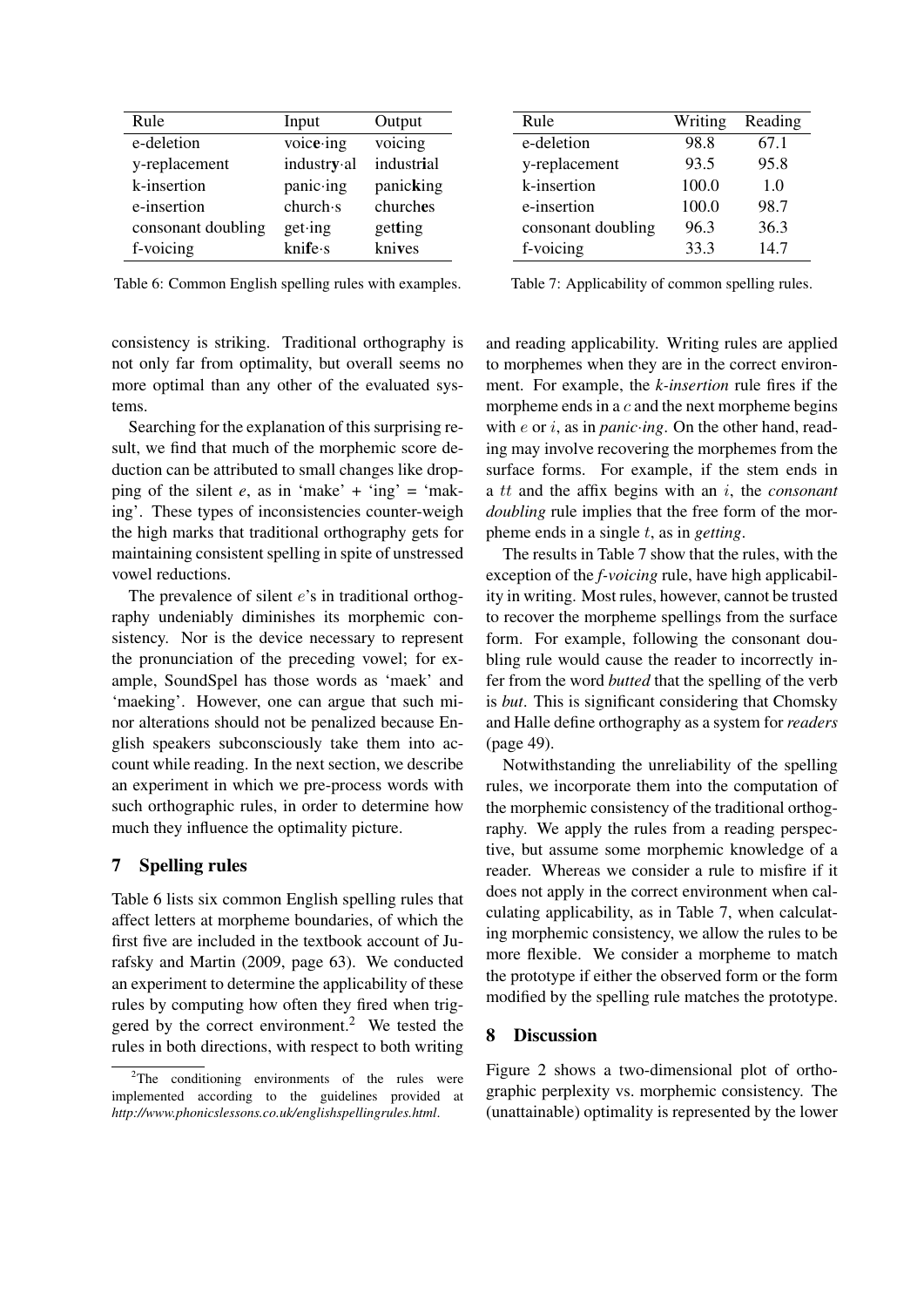left corner of the plot. The effect of accommodating the spelling rules within the traditional orthography is illustrated by an arrow, which indicates an increase in morphemic consistency from 96.11 to 98.90.

The ALG(L) system represents a version of the ALG system in which the IPA symbols are respelled using combinations of the 26 letters of the Roman alphabet, with the morpheme boundary symbol removed. This change, which is intended to make the comparison with the traditional orthography more interpretable, increases the orthographic perplexity from 1.33 to 1.58. Furthermore, we ensure that ALG(L) contains no homographs (which consitute 2.6% of the lexicon in ALG) by reverting to a traditional spelling of a morpheme if necessary. Since the respelling applies to all instances of that morpheme, it has no effect on the morphemic consistency, but results in a small increase of the orthographic perplexity to 1.61.

The plot in Figure 2 shows that, even after accounting for the orthographic rules, traditional orthography does not surpass the level of morphemic consistency of ALG. With the same writing script and no homographs, ALG(L) is less than half the distance from the orthographic optimality. On the other hand, neither of the spelling reform proposals is substantially better overall than the traditional orthography.

Inspection of the spellings generated by our algorithm reveals that it generally maintains consistent spellings of morphemes. In fact, it only makes a change from the underlying form in 3660 cases, or 7.2% of the words in the dictionary. Consider the morpheme *transcribe*, which is traditionally spelled as 'transcrip' in *transcription*. Even if we disregard the final 'e' by invoking the *e-deletion* spelling rule, the morphemic consistency in the traditional orthography is still violated by the 'b'/'p' alternation. Our predictor, however, considers this a predictable devoicing assimilation change, which occurs in a number of words, including *subscription* and *absorption*. Consequently, the spellings generated by the algorithm preserve the morpheme's 'b' ending in all words that contain it. In addition, the algorithm avoids spurious idiosyncrasies such as *four*/*forty*, which abound in traditional orthography.

The spellings generated by the algorithm are also



Figure 2: Morphemic and orthographic optimality of various spelling systems.

much more phonemically transparent, particularly for vowels. Phonemically, ALG(L) improves on the traditional orthography mostly by making the spelling more predictable, For example, 'a' represents the phoneme [æ] in 91.7% of the cases in the generated spellings, as opposed to only 36.5% in traditional orthography.

## 9 Conclusion

We have analyzed English orthography in terms of morphemic consistency and phonemic transparency. According to the strict interpretation of morphemic consistency, traditional orthography is closer to the level of a phonemic transcription than to that of a morphemic concatenation. Even if orthographic rules are assumed to operate cost-free as a preprocessing step, the orthographic perplexity of traditional orthography remains high.

While phonemic transparency and morphemic consistency are at odds with each other, we have provided a constructive proof that it is possible to create a spelling system for English that it is substantially closer to theoretical optimality than the traditional orthography, even when it is constrained by the traditional character set. This contradicts the claim that English orthography is near optimal.